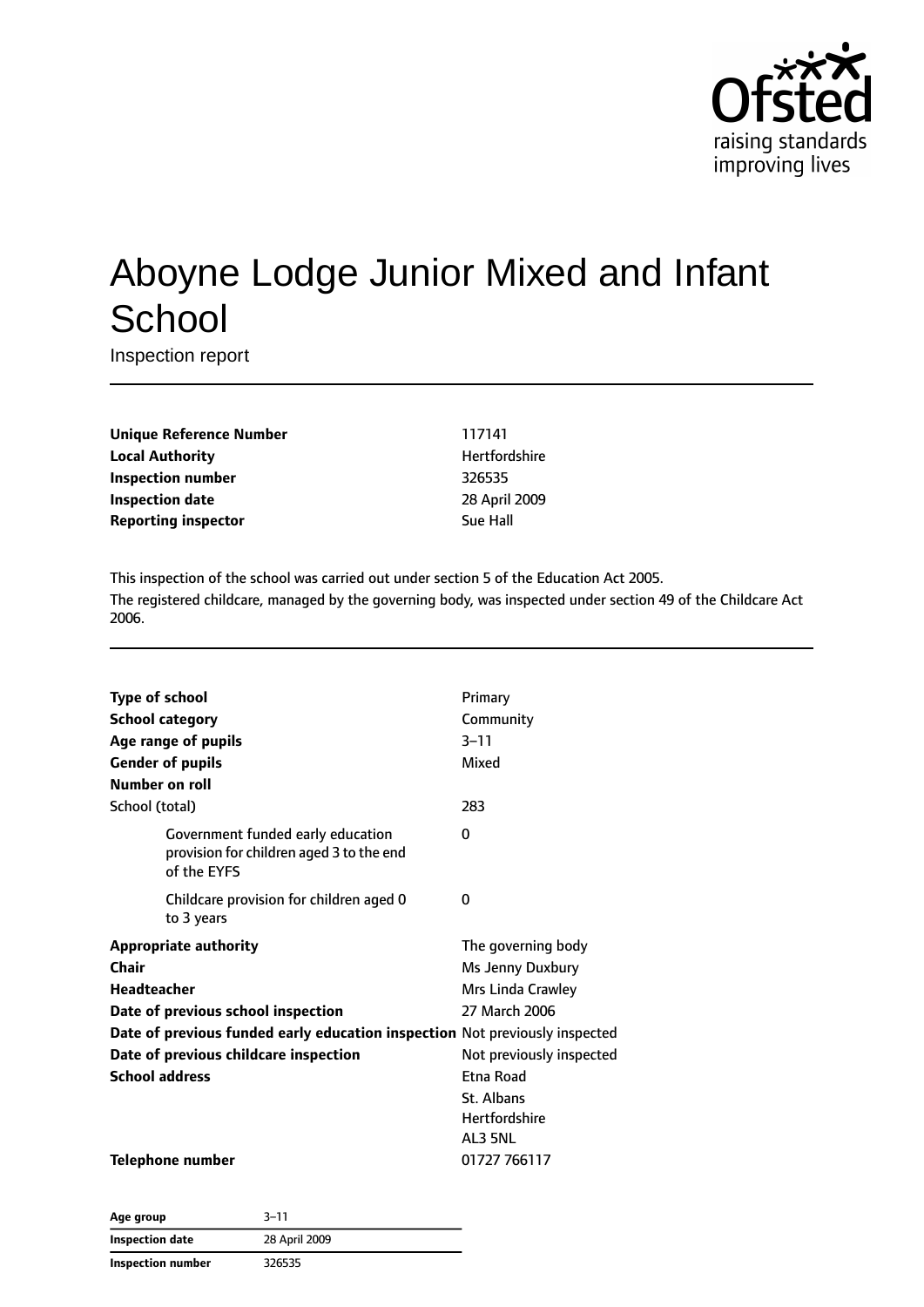**Fax number** 01727 766118

| Age group         | 3–11          |
|-------------------|---------------|
| Inspection date   | 28 April 2009 |
| Inspection number | 326535        |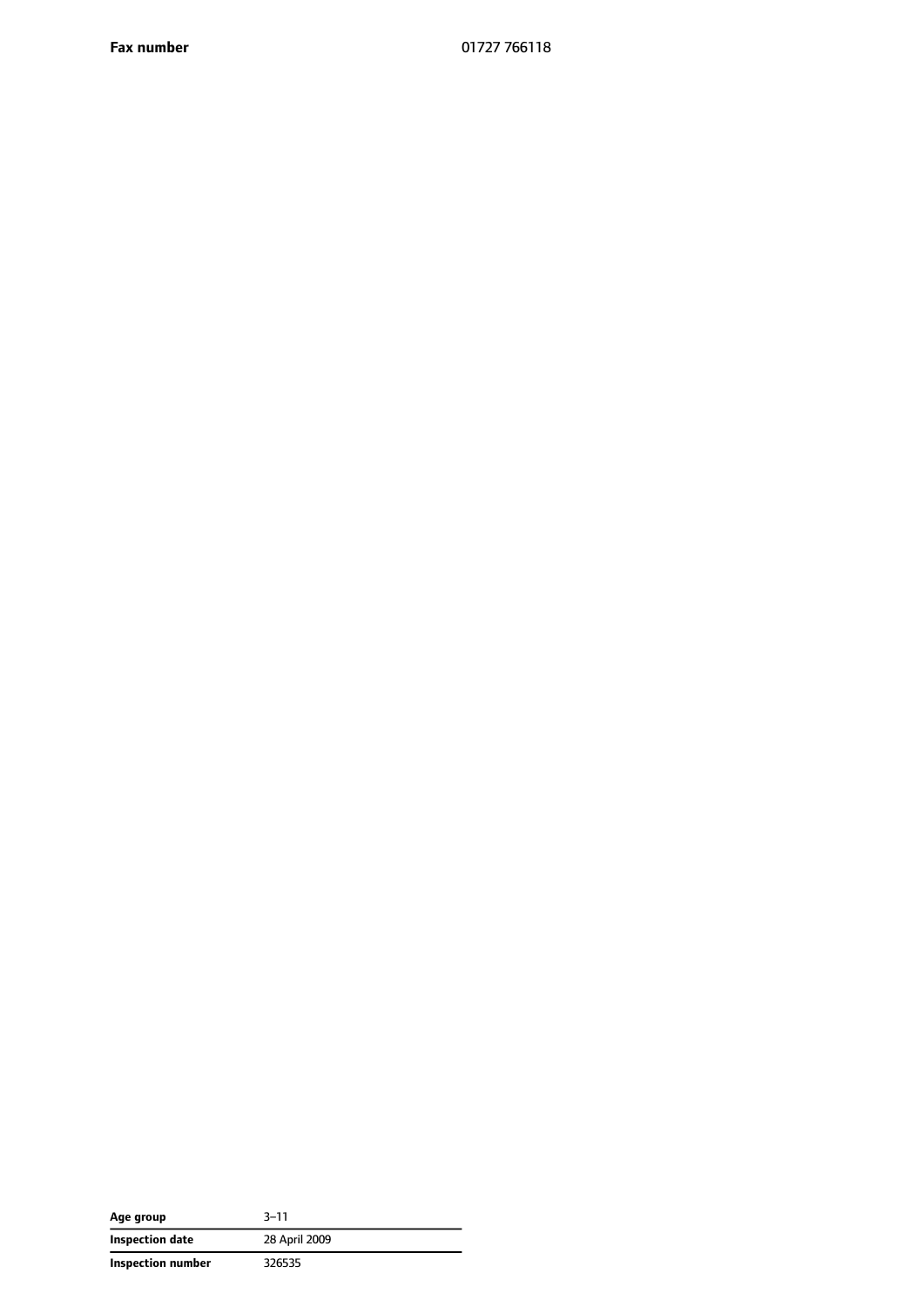.

<sup>©</sup> Crown copyright 2009

Website: www.ofsted.gov.uk

This document may be reproduced in whole or in part for non-commercial educational purposes, provided that the information quoted is reproduced without adaptation and the source and date of publication are stated.

Further copies of this report are obtainable from the school. Under the Education Act 2005, the school must provide a copy of this report free of charge to certain categories of people. A charge not exceeding the full cost of reproduction may be made for any other copies supplied.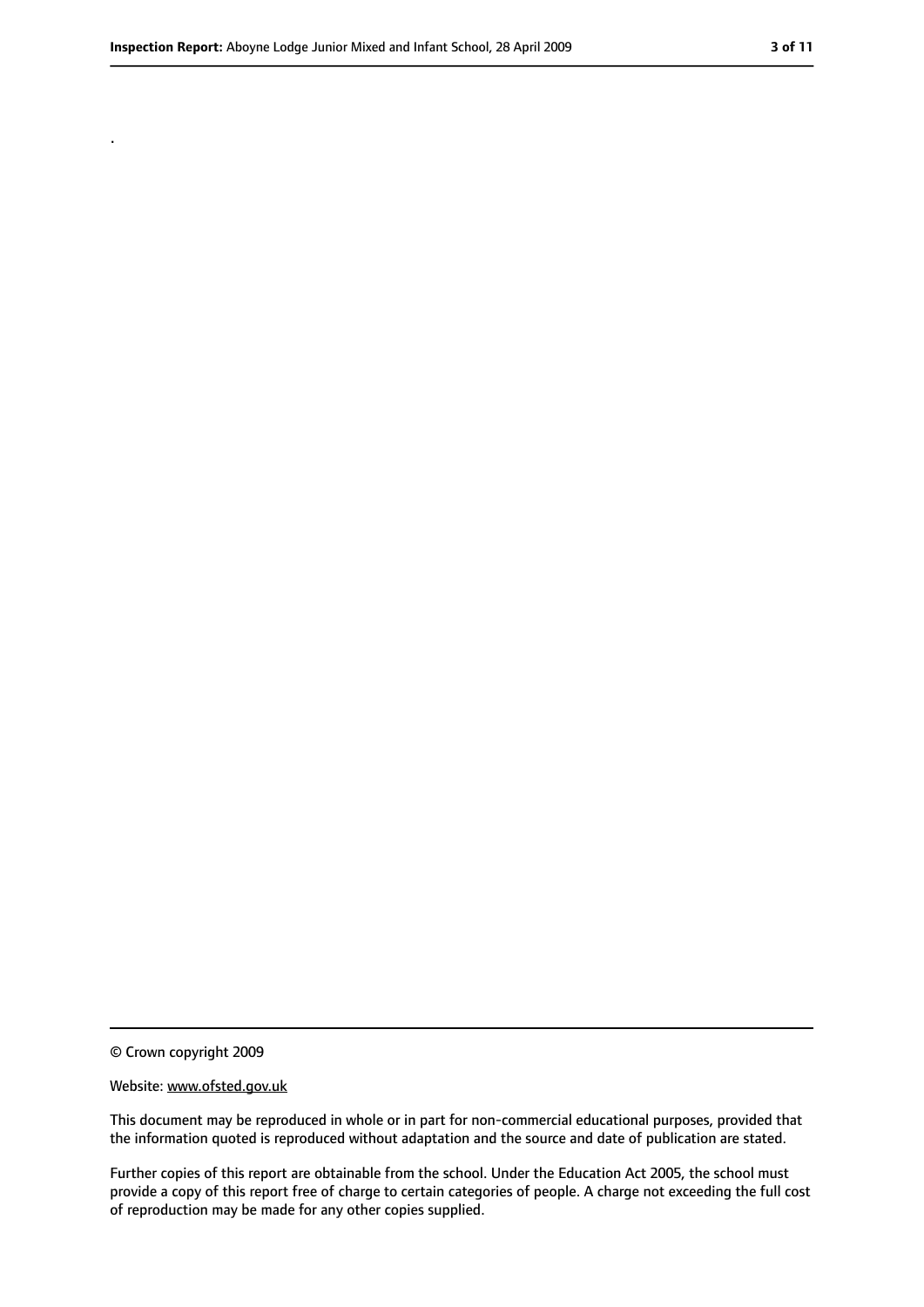# **Introduction**

The inspection was carried out by two additional inspectors.

Inspectors evaluated the overall effectiveness of the school and investigated the following issues: whether different groups of pupils achieve equally well, particularly in Key Stage 1; whether assessment is accurate, especially in the Early Years Foundation Stage and Key Stage 1; and whether the monitoring of the work of the school is rigorous enough to identify areas for further improvement. Evidence was gathered from observations of parts of lessons and discussions with the headteacher, staff, governors and pupils. Inspectors also scrutinised the inspection questionnaire for parents, school documentation and a sample of the pupils' work. Other aspects of the school's work were not investigated in detail, but the inspectors found no evidence to suggest that the school's own assessments, as given in its self-evaluation, were not justified and these have been included where appropriate in this report.

## **Description of the school**

This is a slightly larger than average size school in St Albans. There are few children entitled to free school meals. The number from minority ethnic groups and the proportion speaking English as an additional language is slightly above the national average, although many have dual language skills. The number of pupils with learning difficulties and/or disabilities is average although there are slightly more with a statement of special educational needs than often seen. Provision for children in the Early Years Foundation Stage is in the Nursery and Reception classes. The school holds the Investors in People award and the Activemark for sports.

### **Key for inspection grades**

| Grade 1 | Outstanding  |
|---------|--------------|
| Grade 2 | Good         |
| Grade 3 | Satisfactory |
| Grade 4 | Inadequate   |
|         |              |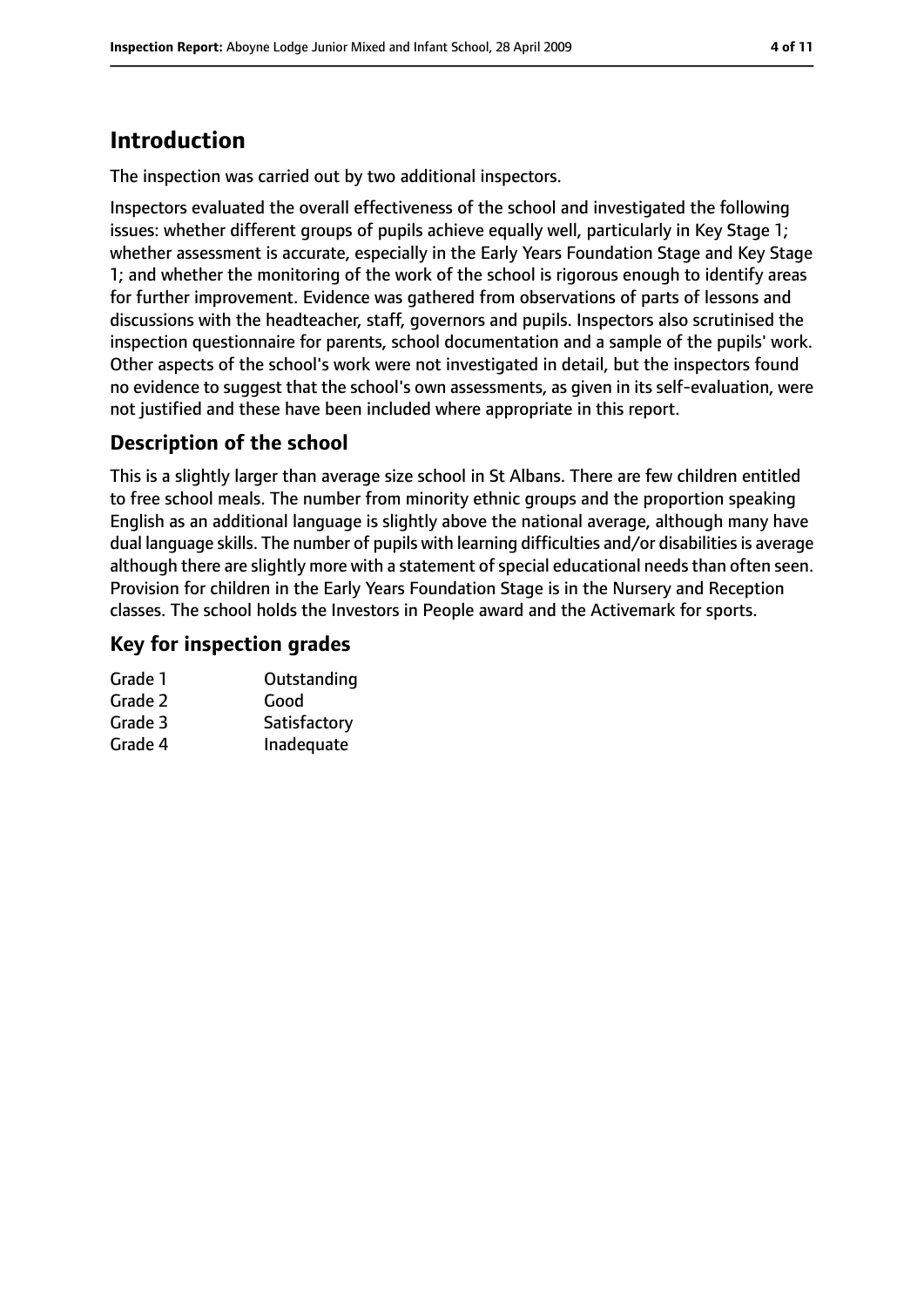# **Overall effectiveness of the school**

#### **Grade: 1**

This is a school that provides an outstanding quality of education. This is because the excellent quality of teaching and learning, the curriculum and leadership all enable the pupils to make excellent progress and attain very high standards by the time they leave the school. These aspects, coupled with excellent pastoral care, also ensure that the personal development of the pupils is outstanding. A very large proportion of the responses from the inspection questionnaire speak with great warmth of the care and education provided for children, epitomised by one parent noting 'the support of the school has been exemplary' and another that this is 'a star of a school'.

Children enter the Nursery and Reception classes with a range of skills and experiences which overall are broadly in line with the expectations for their age. They make excellent progress in the Early Years Foundation Stage and enter Year 1 having met and often exceeded the targets for their age. In Key Stage 1 pupils make good and sometimes excellent progress, and at the age of seven standards are above average. The school has worked conscientiously to ensure that the assessment of what the pupils know, understand and can do both on entry and throughout their time in the Early Years Foundation Stage and Key Stage 1 is thorough and carefully considered. However, a scrutiny of school records and observation of lessons confirms that such assessments are often modest and under-rate the pupils' skills and the progress they make.

In Key Stage 2 the rate of progress gathers pace and by Year 6 standards are well above average and progress is excellent. By the age of eleven pupils are doing very well with a large majority working at high levels. National test data shows that over recent years standards have been outstanding in all key areas with improvements in mathematics since the last inspection. Overall, the achievement of all groups of pupils is excellent. Pupils with learning difficulties do particularly well because of very high quality support which enables them to grow in confidence and blossom as learners, as do those learning English as an additional language.

The personal development and well being of the pupils is outstanding and many speak with great joy and pride about how much they like their school. A key factor is the 'great nurturing ethos' noted by one parent but typical of many similar comments. Parents also note how inclusive the school is and that 'every single child matters both to each other and to the staff'. Spiritual, moral, social and cultural development is excellent with particular strengths in moral and social development, where children clearly recognise right from wrong and their own role in society. Behaviour is exemplary; many pupils have good manners and are warmly welcoming to visitors and families new to the school.

Pupils have an excellent understanding of how to lead a healthy lifestyle and approve of the stance taken by the school council to promote healthy lunchboxes. They enjoy playtimes in the excellent outdoor areas which are stimulating and encourage activity and imagination. Pupils have an excellent range of opportunities to make a positive contribution to the school, local and wider community. Pupils and parents speak with pleasure about how effective the 'buddy' system is, where Year 6 pupils are paired with the youngest children and meet weekly to share stories and activities. This gives the younger ones a 'big friend' to look after them when they start and in the first few months and enables many of the older ones to develop their own confidence and a sense of responsibility to the community. With the development of high-level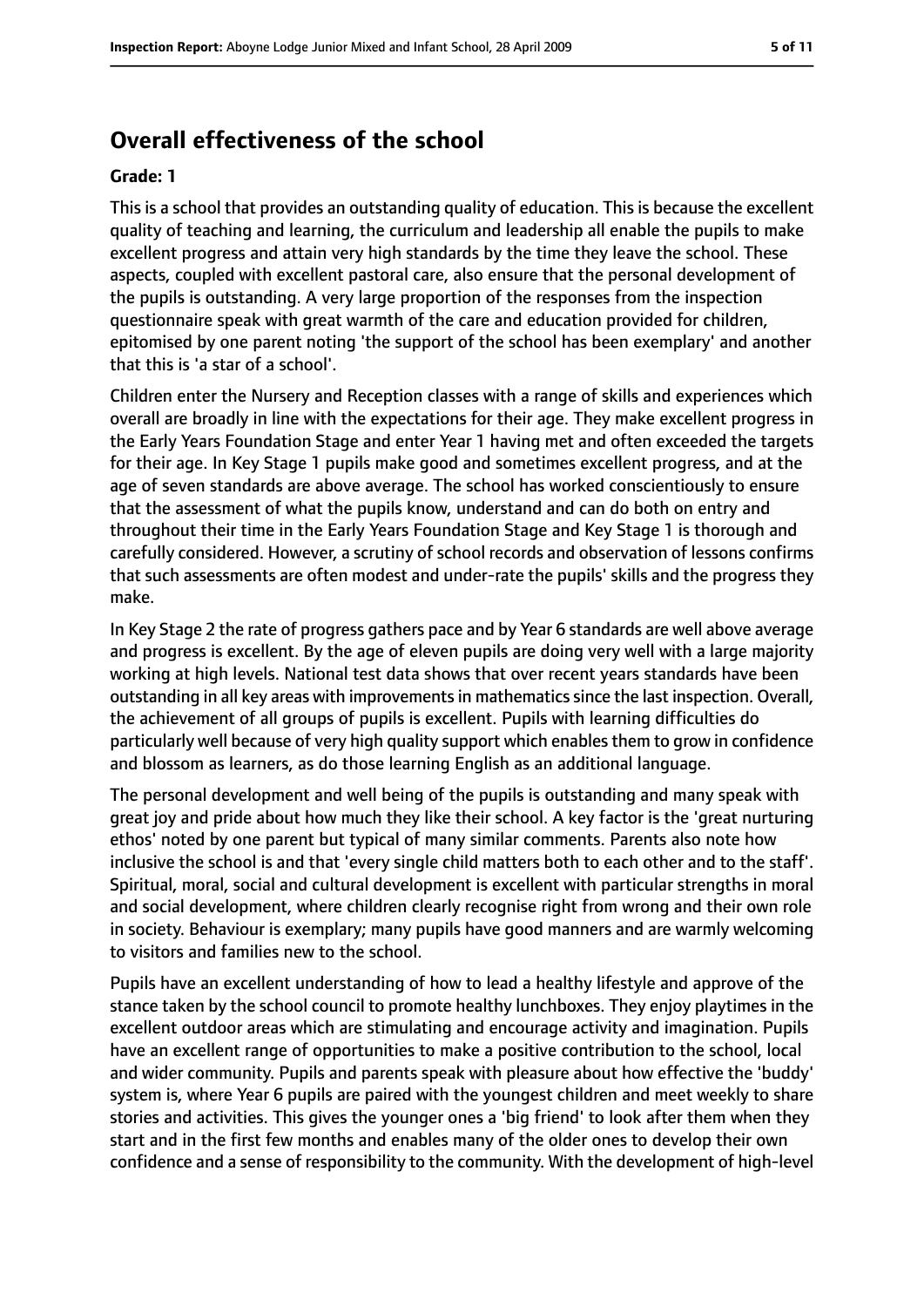skills in a wide range of areas, this equips pupils very well for their future. Attendance is above average and well monitored by the school.

The quality of teaching and learning is outstanding. In the brief observations and in the sample of work seen there is much evidence of exemplary teaching, with staff having very high expectations of behaviour and achievement. The planning of lessons is carefully considered and generally provides a level of challenge that matches the range of abilities very well. Staff explain things clearly so that pupils know what to do. The curriculum is outstanding, with very strong links between subjects. This was shown in a Year 6 mathematics lesson where pupils considered the strategies used by the Ancient Egyptians alongside what they might do to solve complex multiplication and division problems. The curriculum for the younger pupils is imaginative and often includes role-play activities that motivate them to try hard. This was seen in a Year 1 lesson, where one child wore the beard and wellies of the giant while another wore smaller wellies to represent Jack, while the rest of the class discussed and made lists of the words they could use to describe the two characters.

The care, guidance and support of pupils are good overall and pastoral care is excellent. Staff know and care for the pupils in an exemplary manner, as noted by the parents in numerous, and at times touching, testaments to what the school has done to support their child and family. Parents say staff 'go beyond the call of duty' in the time and effort they give to help and encourage their children. The support of those with learning difficulties is outstanding, showing both personal warmth and a focus on improving skills. There are excellent links with a wide range of agencies that help ensure the care provided is appropriate and high quality. Child protection procedures, checks of those who help in school and other activities are managed very effectively. Academic guidance is good. The checks of initial skills and the progress made is conscientious and thorough. However, in the Early Years Foundation Stage and Key Stage 1, assessment is overly cautious and often below the levels that pupils are actually achieving. This sometimes 'undersells' what the pupils can do and the progress made.

Leadership and management are outstanding. Key to this is the exemplary leadership of the headteacher. A very large number of parents who wrote to inspectors praised the way the head combines a firm but fair approach to running the school, coupled with personal warmth that ensures everyone feels valued and important. The assistant headteachers model excellent teaching skills and lead the key stages very effectively. Staff work very well as a team and share high expectations of themselves and others. While self-assessment procedures are sometimes a little modest, the school accurately identifies areas for further improvement. Governors are developing their role very effectively with the determination that they will appoint the very best new leaders for their school in forthcoming changes. The school contributes to community cohesion very effectively within the school, local and global communities, including through links with a school in Uganda. With everyone connected with the school being totally committed to its further success, the school is very well placed to continue to improve.

#### **Effectiveness of the Early Years Foundation Stage**

#### **Grade: 1**

Provision for children in the Nursery and Reception groups is excellent. Key to this is the very enthusiastic and experienced leadership of the assistant headteacher. She is very supportive of the staff team and leads by example though excellent teaching and a determination to provide a high level of care and education. Staff have developed an attractive learning environment where the outside areas are particularly stimulating, and encourage imaginative play coupled with the development of basic skills. Thoughtfully organised areas and effective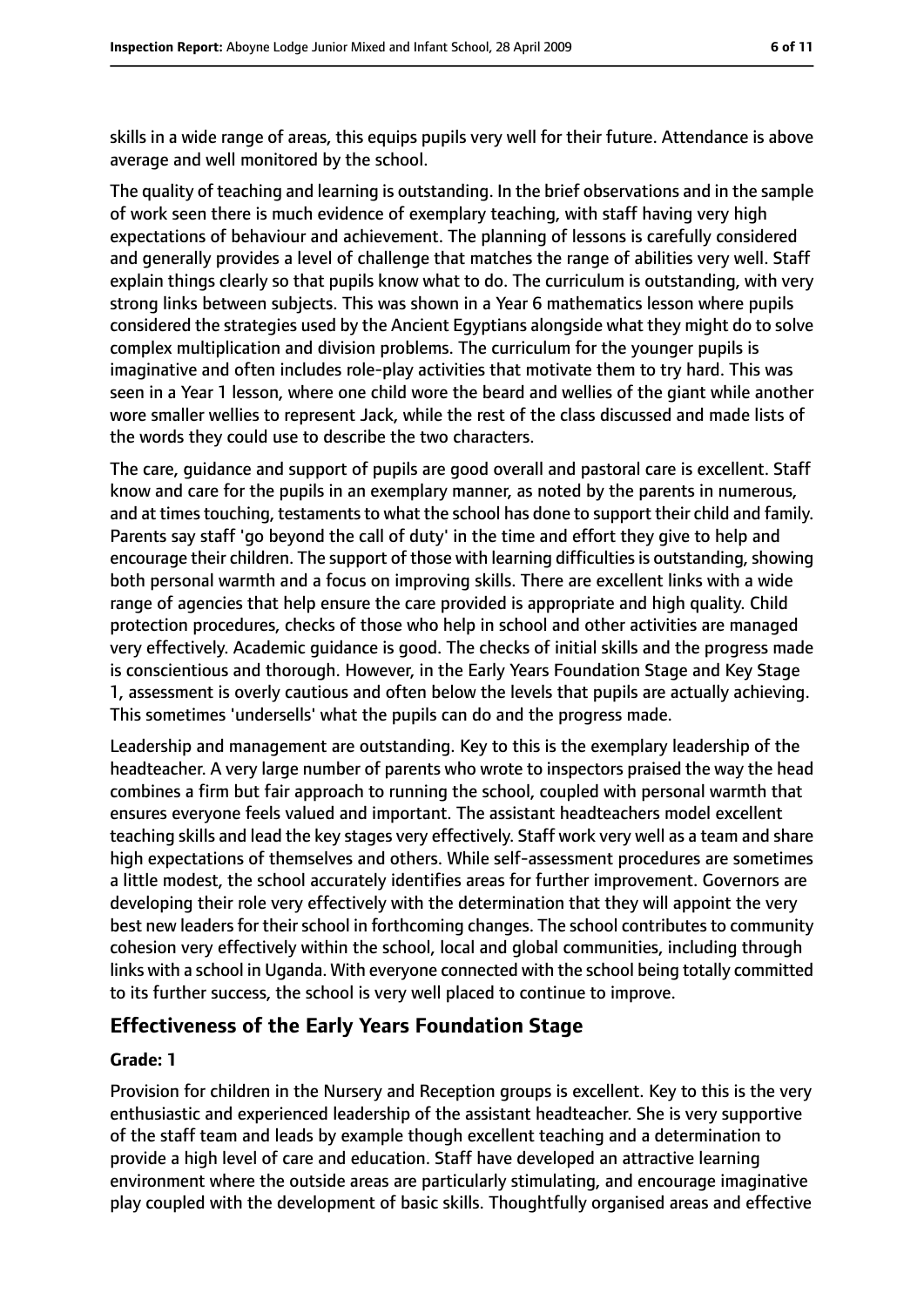planning ensure that activities build firm foundations for children's learning. Children enter with skills that are broadly in line with expectations for their age. Several have above average abilities whilst others have different skills, including those with a range of learning difficulties. At the end of their time in Reception most children achieve the goals expected for their age and many exceed these in several areas. Because all staff support children very effectively their personal development and well-being are assured and their welfare is promoted very effectively. The procedures to check and track the progress made are good but somewhat cautious, particularly in the area of children's personal development and some aspects of communication. Nonetheless, because of imaginative and stimulating activities the children make excellent overall progress and become keen and enthusiastic young learners.

## **What the school should do to improve further**

■ Check that assessment accurately reflects the amount of progress made by the pupils to ensure that subsequent activities challenge all groups appropriately.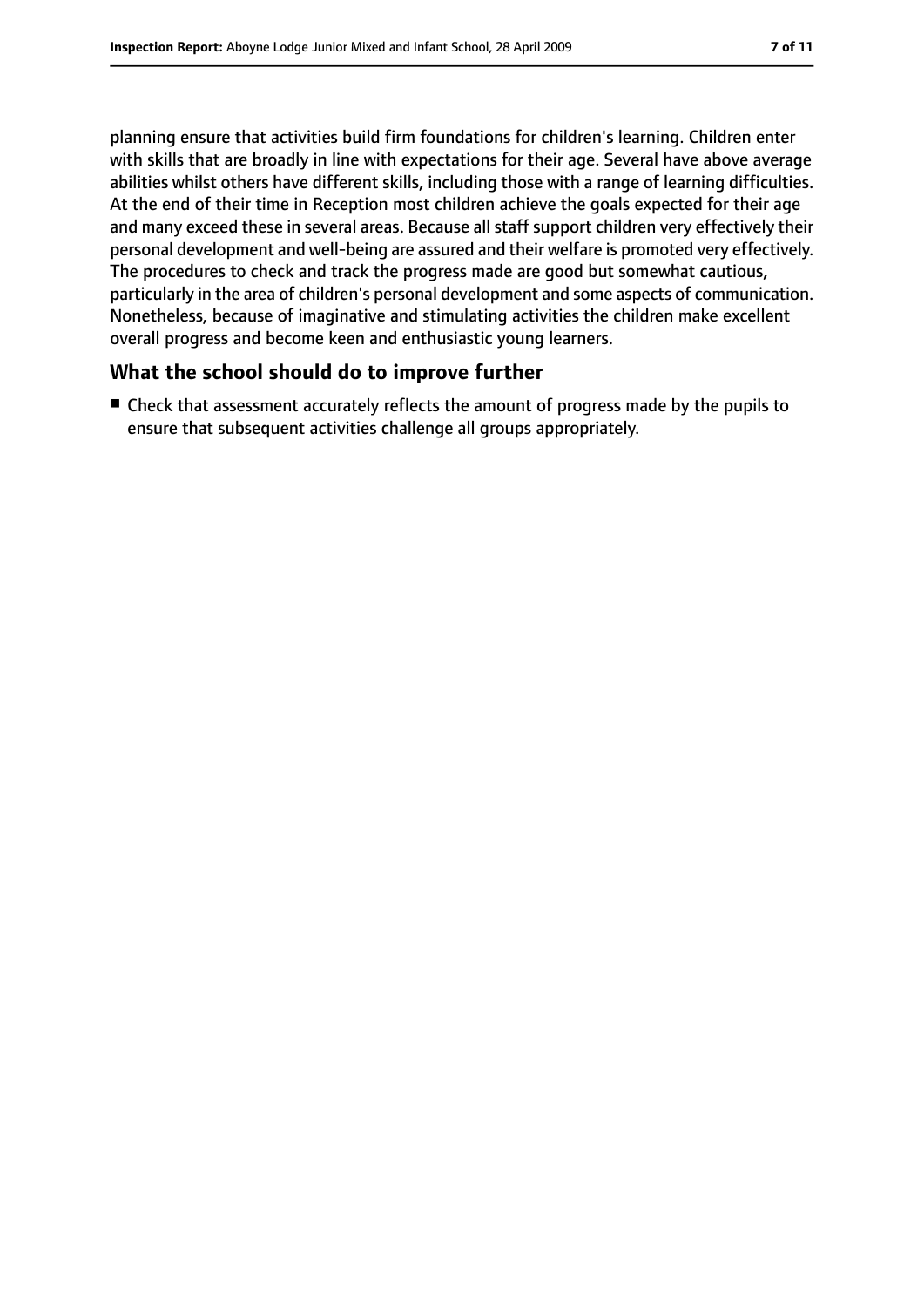**Any complaints about the inspection or the report should be made following the procedures set out in the guidance 'Complaints about school inspection', which is available from Ofsted's website: www.ofsted.gov.uk.**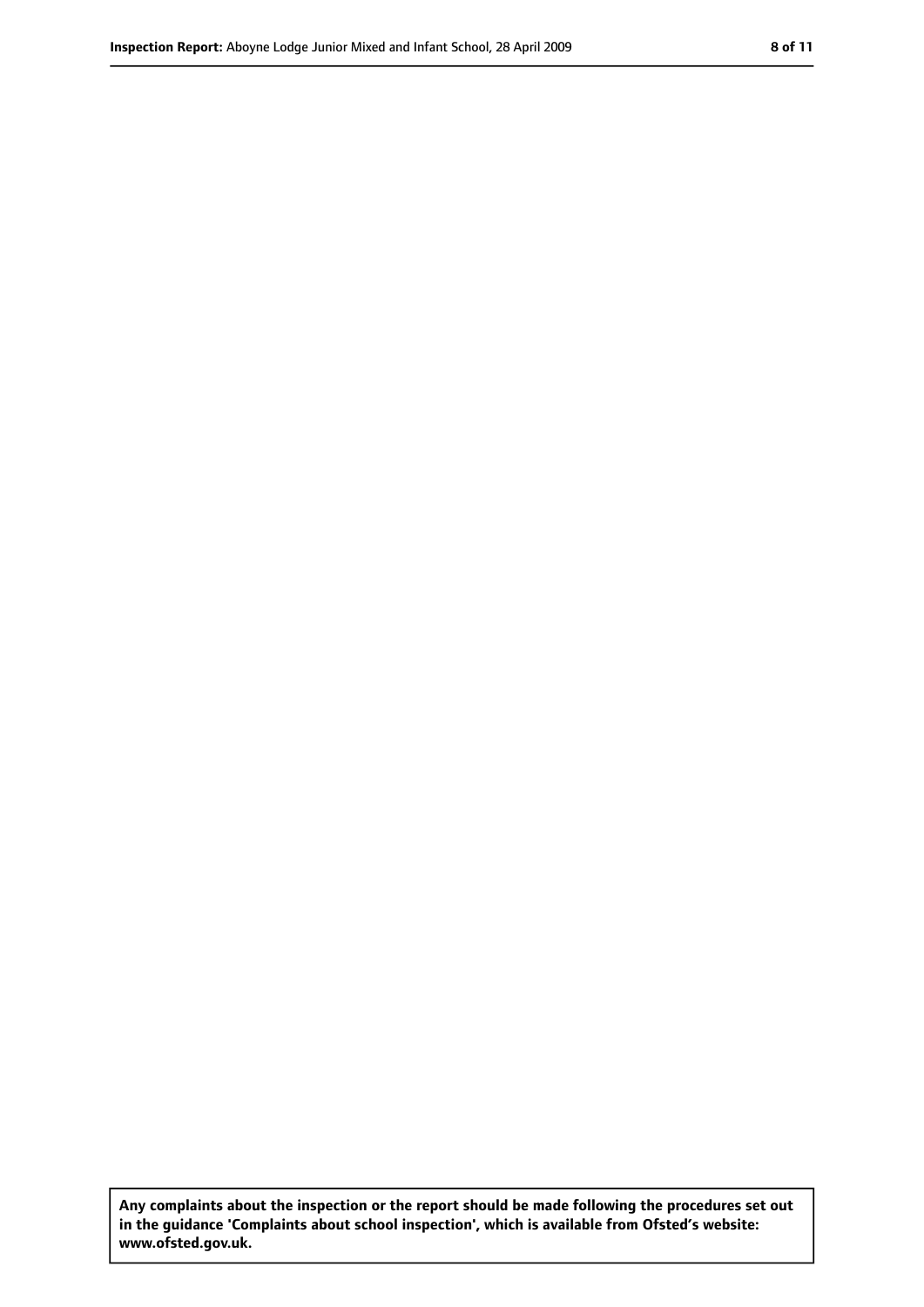# **Inspection judgements**

| Key to judgements: grade 1 is outstanding, grade 2 good, grade 3 satisfactory, and | <b>School</b> |
|------------------------------------------------------------------------------------|---------------|
| arade 4 inadequate                                                                 | Overall       |

### **Overall effectiveness**

| How effective, efficient and inclusive is the provision of<br>education, integrated care and any extended services in meeting the<br>needs of learners? |     |
|---------------------------------------------------------------------------------------------------------------------------------------------------------|-----|
| Effective steps have been taken to promote improvement since the last<br>inspection                                                                     | Yes |
| How well does the school work in partnership with others to promote learners'<br>well being?                                                            |     |
| The capacity to make any necessary improvements                                                                                                         |     |

# **Effectiveness of the Early Years Foundation Stage**

| How effective is the provision in meeting the needs of children in the<br>l EYFS?            |  |
|----------------------------------------------------------------------------------------------|--|
| How well do children in the EYFS achieve?                                                    |  |
| How good are the overall personal development and well-being of the children<br>in the EYFS? |  |
| How effectively are children in the EYFS helped to learn and develop?                        |  |
| How effectively is the welfare of children in the EYFS promoted?                             |  |
| How effectively is provision in the EYFS led and managed?                                    |  |

## **Achievement and standards**

| How well do learners achieve?                                                               |  |
|---------------------------------------------------------------------------------------------|--|
| $\vert$ The standards <sup>1</sup> reached by learners                                      |  |
| $\mid$ How well learners make progress, taking account of any significant variations $\mid$ |  |
| between groups of learners                                                                  |  |
| How well learners with learning difficulties and/or disabilities make progress              |  |

#### **Annex A**

<sup>&</sup>lt;sup>1</sup>Grade 1 - Exceptionally and consistently high; Grade 2 - Generally above average with none significantly below average; Grade 3 - Broadly average to below average; Grade 4 - Exceptionally low.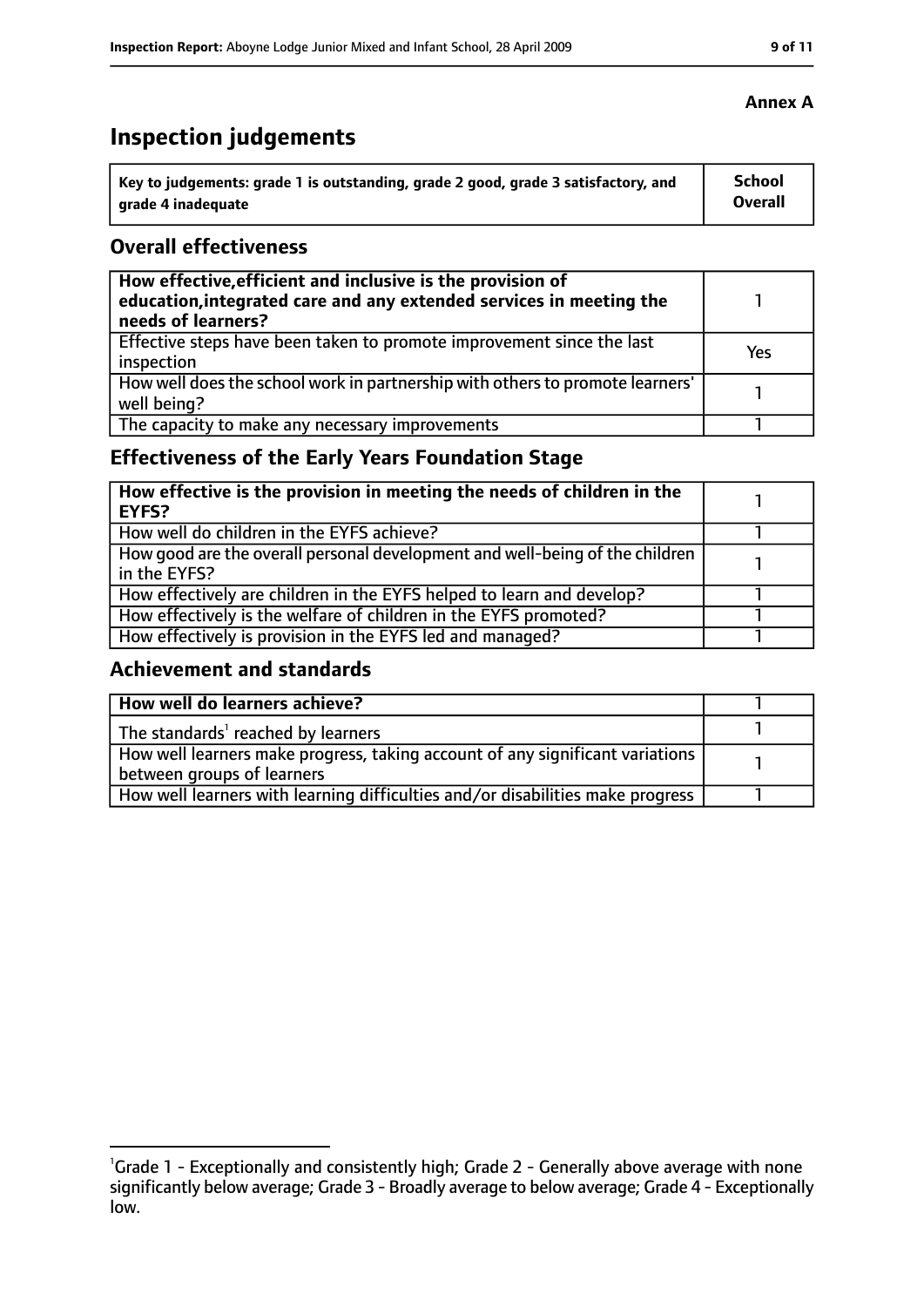# **Personal development and well-being**

| How good are the overall personal development and well-being of the<br>learners?                                 |  |
|------------------------------------------------------------------------------------------------------------------|--|
| The extent of learners' spiritual, moral, social and cultural development                                        |  |
| The extent to which learners adopt healthy lifestyles                                                            |  |
| The extent to which learners adopt safe practices                                                                |  |
| The extent to which learners enjoy their education                                                               |  |
| The attendance of learners                                                                                       |  |
| The behaviour of learners                                                                                        |  |
| The extent to which learners make a positive contribution to the community                                       |  |
| How well learners develop workplace and other skills that will contribute to<br>their future economic well-being |  |

# **The quality of provision**

| How effective are teaching and learning in meeting the full range of<br>learners' needs?                |  |
|---------------------------------------------------------------------------------------------------------|--|
| How well do the curriculum and other activities meet the range of needs and<br>  interests of learners? |  |
| How well are learners cared for, quided and supported?                                                  |  |

# **Leadership and management**

| How effective are leadership and management in raising achievement<br>and supporting all learners?                                              |           |
|-------------------------------------------------------------------------------------------------------------------------------------------------|-----------|
| How effectively leaders and managers at all levels set clear direction leading<br>to improvement and promote high quality of care and education |           |
| How effectively leaders and managers use challenging targets to raise standards                                                                 |           |
| The effectiveness of the school's self-evaluation                                                                                               |           |
| How well equality of opportunity is promoted and discrimination eliminated                                                                      |           |
| How well does the school contribute to community cohesion?                                                                                      |           |
| How effectively and efficiently resources, including staff, are deployed to<br>achieve value for money                                          |           |
| The extent to which governors and other supervisory boards discharge their<br>responsibilities                                                  |           |
| Do procedures for safequarding learners meet current government<br>requirements?                                                                | Yes       |
| Does this school require special measures?                                                                                                      | <b>No</b> |
| Does this school require a notice to improve?                                                                                                   | No        |